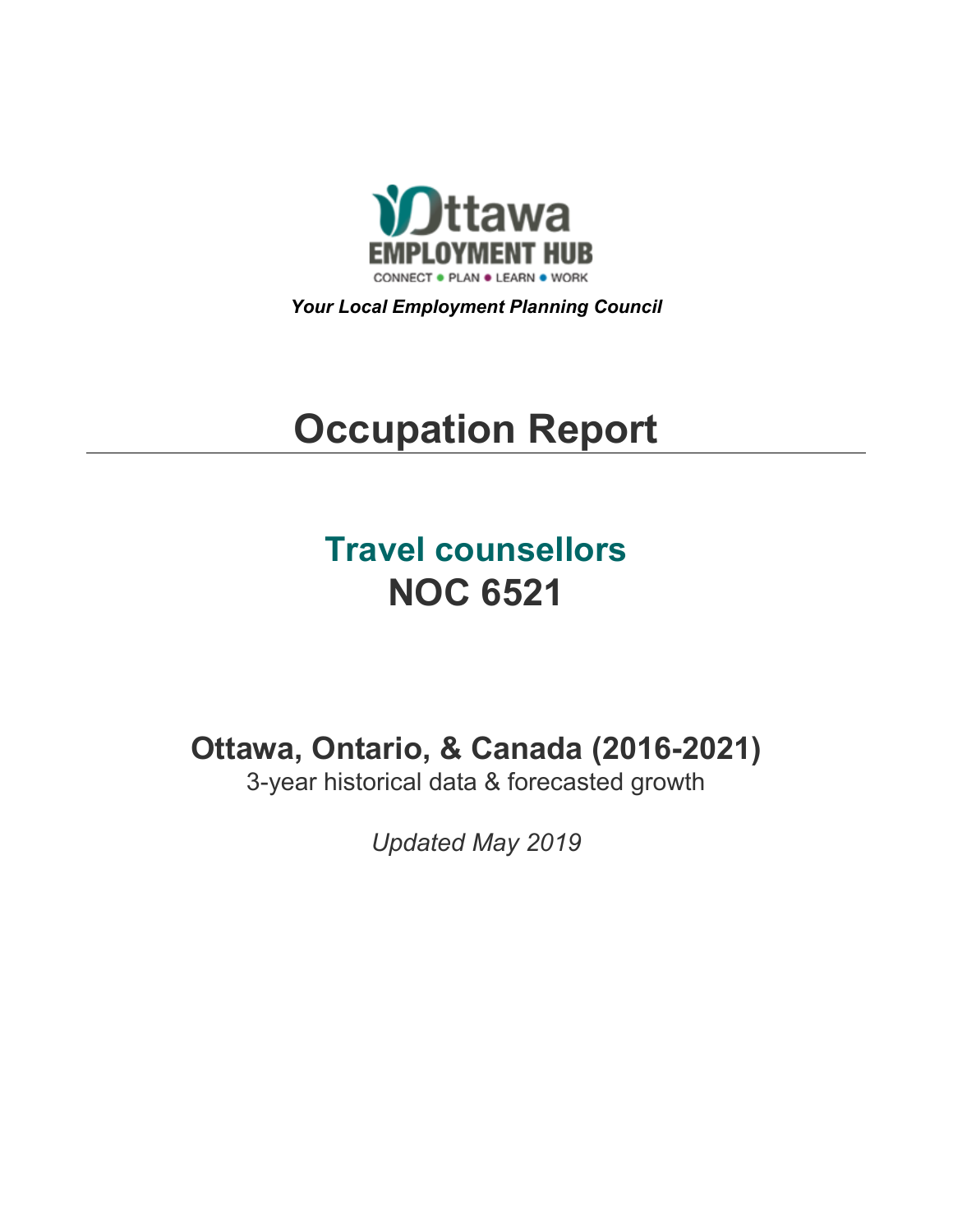

| <b>Travel counsellors</b> | <b>Ottawa Outlook</b>                                                         |
|---------------------------|-------------------------------------------------------------------------------|
| <b>NOC 6521</b>           | Limited $\bigstar$ Fair $\bigstar \bigstar$ Good $\bigstar \bigstar \bigstar$ |
|                           | Based on past and forecasted growth.                                          |

#### **A Local Snapshot**

- Employment in this occupation **decreased in Ottawa from 2016 to 2018** (**8.1%**); it is forecast to **increase 3.4%** over the next three years.
- **2.5%** were **unemployed in Ottawa in 2016; 32 (2.7%)** of those in this occupation were **self-employed**.
- **Median hourly wage** for this occupation was **\$17.35**.
- **72.4%** of the 2018 jobs were in the **Travel arrangement and reservation services** industry sector.
- Ottawa has a **lower share of this occupation** than the nation.
- **Provincially**, this occupation showed a decrease from 2016 to 2018 (**6.2%**); it is expected to decrease an additional **2.0%** over the next three years.
- *Canada Job Bank* forecasted **fair** employment potential for this occupation in Ottawa from 2018-2020.

#### **Overview**

| <b>Ottawa Jobs (2018)</b>          | <b>1,192</b> (3% self-employed = 32) |                      |         |  |
|------------------------------------|--------------------------------------|----------------------|---------|--|
| 2016 Ottawa Unemployment Rate      | 2.5%                                 | Ontario              | $3.2\%$ |  |
| Location Quotient to Nation (2018) | 0.78                                 |                      |         |  |
| Change in Jobs (2016 - 2018)       | $-8.1\%$                             | $(2018 - 2021)$ 3.4% |         |  |

*NOTE: Location quotient (LQ) is a way of quantifying how concentrated a particular occupation is in a region compared to the nation or province. A quotient of 1.00 means Ottawa has the same share of the occupation as the nation/province. A quotient higher than 1.00 means Ottawa has a greater share, and lower than 1.00 means Ottawa's share is lower than the average.*

#### **OTTAWA | Percentile Earnings** *(not including self-employed)*



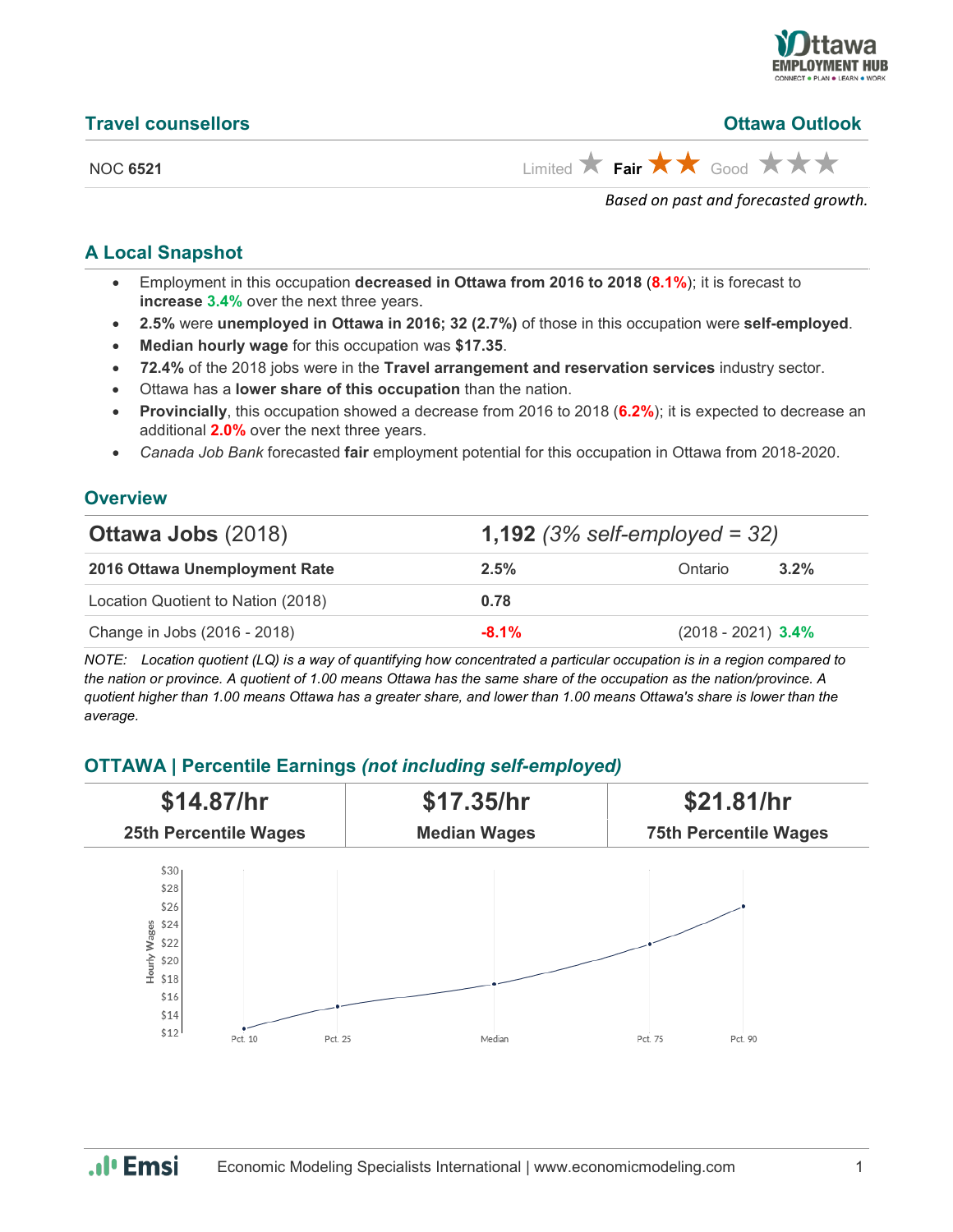

#### **Ottawa | Growth**

| 1,297       | 1,232            | -65                       | -5.0%                |
|-------------|------------------|---------------------------|----------------------|
| $2016$ Jobs | <b>2021 Jobs</b> | <b>Change (2016-2021)</b> | % Change (2016-2021) |

### **Regional Trends**



|             | <b>Region</b> |               | <b>2016 Jobs</b> | 2021 Jobs      | Change   | % Change |
|-------------|---------------|---------------|------------------|----------------|----------|----------|
| s,          | Ottawa        |               | 1,297            | 1,232          | $-65$    | $-5.0%$  |
|             | Ontario       |               | 10,721           | 9,858          | $-863$   | $-8.0%$  |
|             | Canada        |               | 24,833           | 23,227         | $-1,606$ | $-6.5%$  |
|             |               | <b>Ottawa</b> |                  | <b>Ontario</b> |          | Canada   |
| $2016$ Jobs |               | 1,297         |                  | 10,721         |          | 24,833   |
| 2017 Jobs   |               | 1,242         |                  | 10,484         |          | 24,451   |
| 2018 Jobs   |               | 1,192         |                  | 10,059         |          | 23,748   |
| 2019 Jobs   |               | 1,206         |                  | 9,964          |          | 23,505   |
| 2020 Jobs   |               | 1,221         |                  | 9,912          |          | 23,366   |
| 2021 Jobs   |               | 1,232         |                  | 9,858          |          | 23,227   |

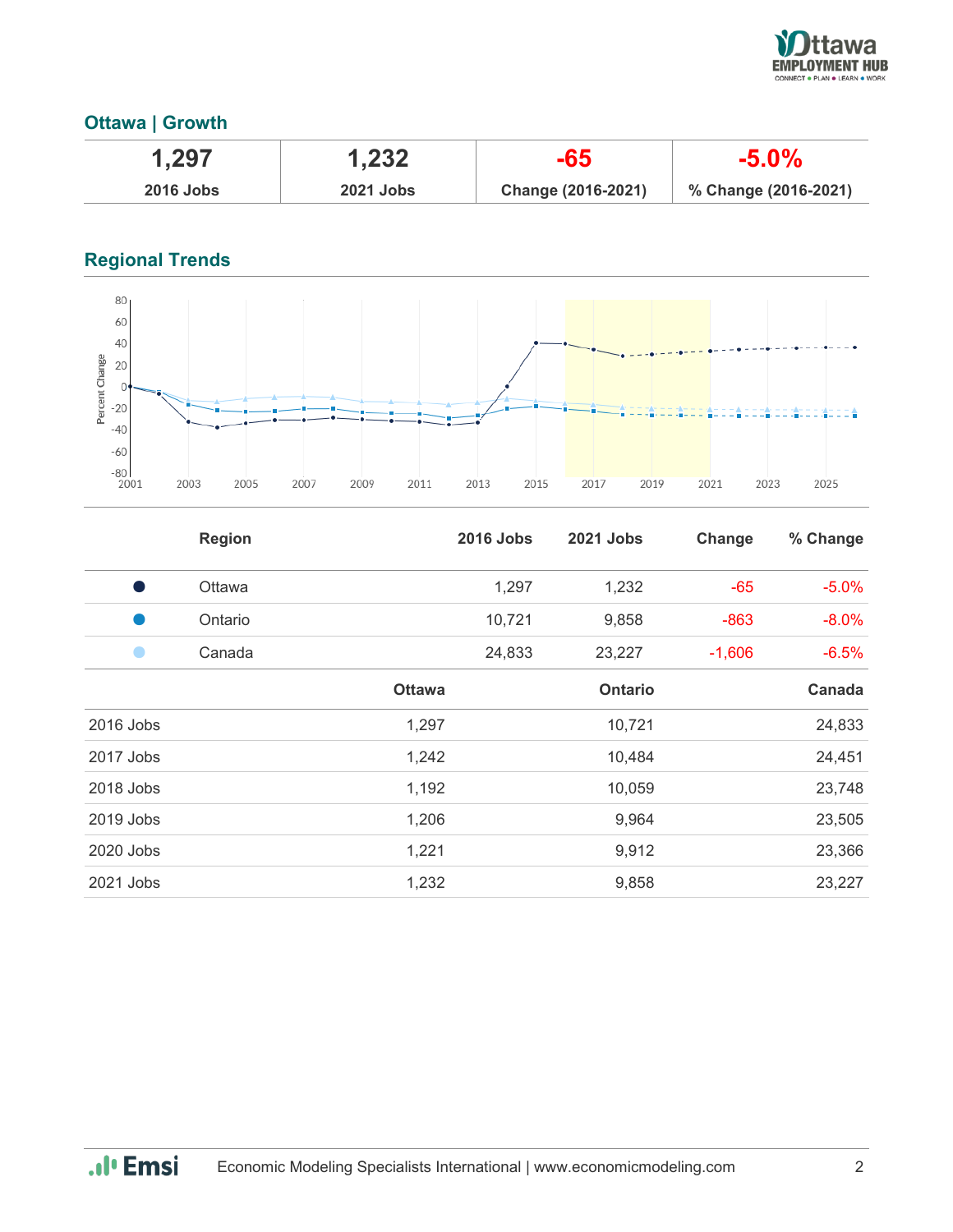

#### **Ottawa | Industries Employing this Occupation**

| <b>Industry</b>                                                      | Occupation<br>Jobs in<br><b>Industry</b><br>(2018) | $%$ of<br><b>Occupation</b><br>in Industry<br>(2018) | % of Total<br>Jobs in<br><b>Industry</b><br>(2018) |
|----------------------------------------------------------------------|----------------------------------------------------|------------------------------------------------------|----------------------------------------------------|
| Travel arrangement and reservation services                          | 863                                                | 72.4%                                                | 60.9%                                              |
| Business, professional, labour and other membership<br>organizations | 47                                                 | 3.9%                                                 | 0.6%                                               |
| Other federal services (9112-9119)                                   | 43                                                 | 3.6%                                                 | $0.0\%$                                            |
| Traveller accommodation                                              | 40                                                 | 3.4%                                                 | 0.9%                                               |
| Scheduled air transportation                                         | 22                                                 | 1.9%                                                 | $2.1\%$                                            |

*NOTE: Inverse staffing patterns provides a table of percentages that shows how regional occupations are divided up among regional industries. For example, an inverse staffing pattern for registered nurses may show that 70% of RNs are employed by hospitals, 10% by local government (i.e., public schools), 10% by nursing homes, and 10% by offices of physicians.*

#### **Educational programs and completions in Ottawa** *(public institutions only***)**

|                 |                                       | 211                       |  |  |
|-----------------|---------------------------------------|---------------------------|--|--|
| Programs (2016) |                                       | <b>Completions (2016)</b> |  |  |
| <b>CIP Code</b> | <b>Program</b>                        | <b>Completions (2016)</b> |  |  |
| 52.09           | Hospitality administration/management | 211                       |  |  |

*NOTE: EMSI Analyst uses Statistics Canada's PSIS data to compile completions for postsecondary programs offered in Canada, classified by the 2016 CIP codes. 2016 data includes those who graduated in spring 2017.*

#### **Job Postings by Month**



*NOTE: Based on newly published job postings first found between January 01, 2018 and December 31, 2018 AND location is Ottawa Census Sub-division, Vicinity Jobs.*